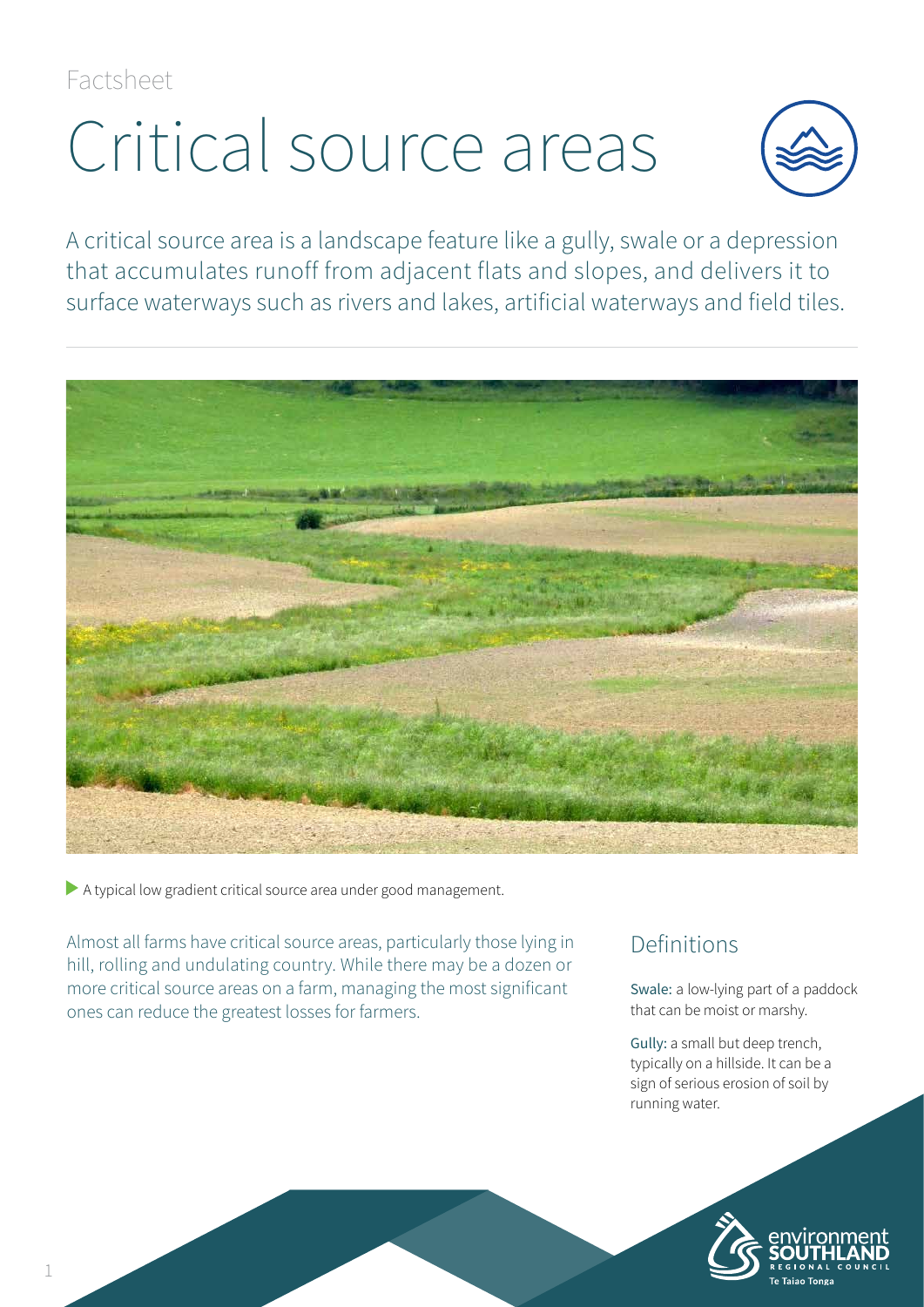## Why are these areas a potential problem?

The problem with critical source areas • cultivation, intensive winter crop is the concentrated runoff transports sediment, nutrients and bacteria. This can have negative impacts on waterways and farm productivity.

A critical source area can be a problem when:

- grazing or heavy grazing is carried out within or close to a critical source area;
- the critical source area is significantly de-vegetated by stock, cultivation or roading;
- seasonal wet periods like spring and winter, or heavy rain occurs.



## Good Management Practices

Critical source area management is all about planning and preparation to ensure these areas are protected at the time of highest risk. Tips for good management:

• Fence out stock and plant trees,

- Graze the areas lightly during the summer to ensure they have adequate grass thickness in winter (a sward of 10–15cm), and can capture overland flow from adjacent areas.
- Do not cultivate the lowest parts.
- Construct silt traps or ponds to capture sediment, nutrients and bacteria.

#### Consider your farm and manage critical source areas effectively:

1. If the critical source area is steep, extensive or eroded, manage the whole area.

- or allow natural native bush regeneration if an area is steep and eroded. • Strategically graze the area during
- intensive winter grazing, by starting at the top of slopes, back fencing and leaving all critical source areas

2. If the critical source area is moderately steep or has a low gradient, manage the

bottom half.

to last if in crop. If in grass, leave until growth resumes.

- Keep plough lines back a minimum of three metres and up to 15 metres on slopes greater than seven degrees when cultivating.
- Adopt minimum tillage practices and plough across slopes.
- 3. If the critical source area is wide and has a low gradient, manage the final part before overland flow can enter a waterway.

## Strategic grazing benefits

In 2012, AgResearch scientists studied the difference that management practices can have on sediment and nutrient losses through surface water runoff. The trial found that strategic grazing and careful

management of critical source areas greatly reduced water, sediment and nutrient losses. Conventional strip grazing (Control Catchment B) lost 1140 kg/ha of sediment. Grazing the least risky areas

first (Catchment A) and moving downhill leaving the critical source area to last resulted in the loss of only 130kg/ha.